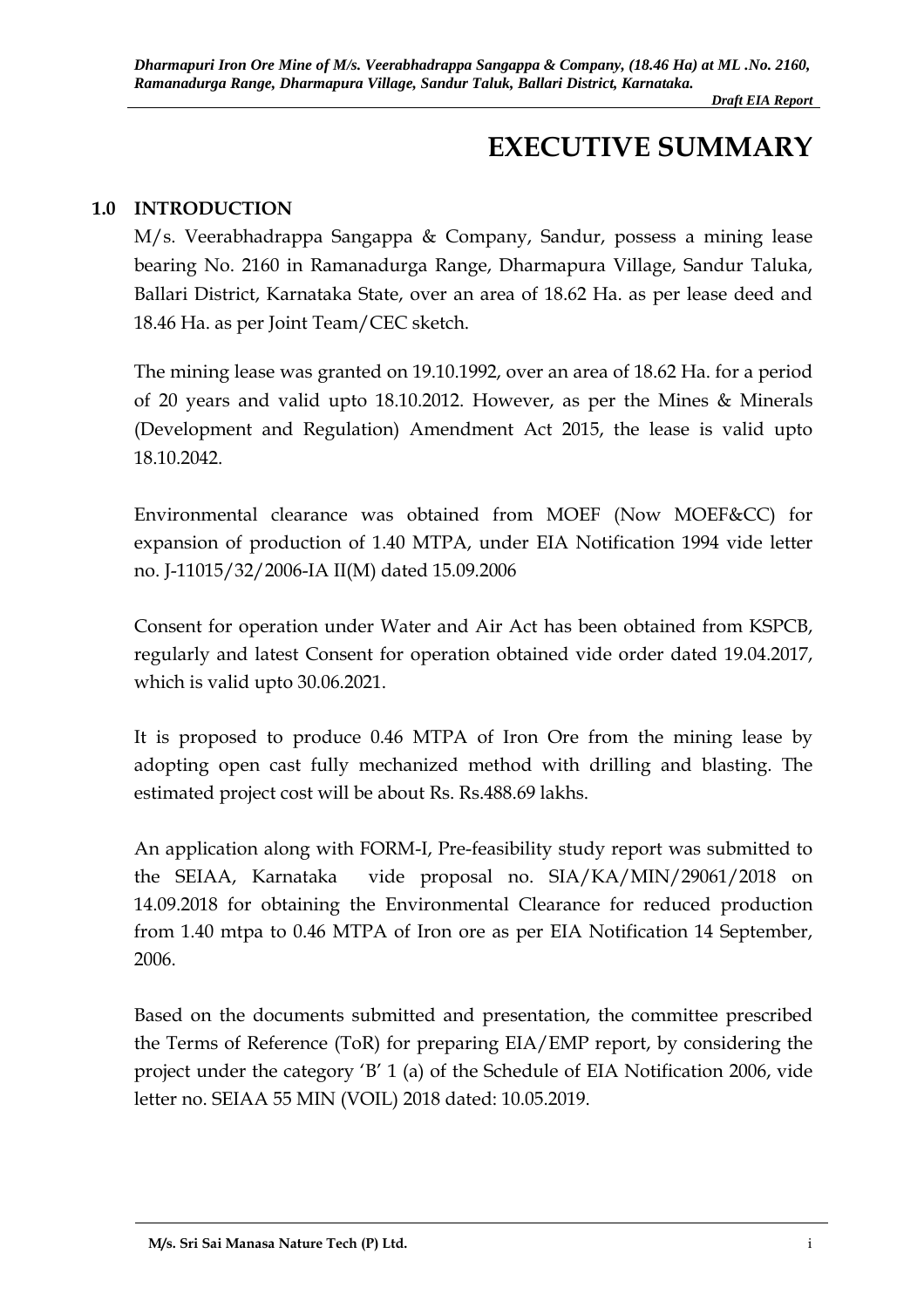# **1.1 DESCRIPTION OF THE ENVIRONMENT**

# **1.1.1 AIR QUALITY**

The study area covers 10 km radius around the proposed Iron Ore mine located in Ramanadurga Range. As part of Environmental Impact Assessment study, baseline environmental monitoring was carried out covering the months of March 2019 to May 2019.

Ambient air quality of the study area has been assessed through a network of ten ambient air quality locations. Results of the ambient air quality at all the above locations were found to be well within the limits of National Ambient Air Quality (NAAQ) Standards specified for Rural, Residential and Industrial areas. Concentrations of PM10, PM2.5, SO2 and  $NO<sub>x</sub>$  are mainly contributed due to vehicular traffic and local activities. The summary of ambient air quality in the study area is given in **Table.** 

|                                    |                     |                                             |            | v o             |                      |     |
|------------------------------------|---------------------|---------------------------------------------|------------|-----------------|----------------------|-----|
| <b>Station</b>                     | Locations           | 98th Percentile Values (µg/m <sup>3</sup> ) |            |                 |                      |     |
| Code                               |                     | $PM_{10}$                                   | $PM_{2.5}$ | SO <sub>2</sub> | NO <sub>X</sub>      | CO  |
| AAQ1                               | Loading Area        | 79.7                                        | 21.7       | 16.6            | 20.5                 | 0.4 |
| AAQ <sub>2</sub>                   | Dump Area           | 78.9                                        | 20.2       | 18.4            | 21.0                 | 0.4 |
| AAQ3                               | Haulage             | 81.2                                        | 21.3       | 14.4            | 18.3                 | 0.3 |
| AAQ4                               | Sandur Village      | 60.3                                        | 23.2       | 17.5            | 21.2                 | 0.4 |
| AAQ5                               | Yeshwanthnagar      | 61.8                                        | 21.4       | 15.5            | 19.8                 | 0.4 |
| AAQ6                               | Dharmapur Village   | 64.3                                        | 21.2       | 18.7            | 23.1                 | 0.4 |
| AAQ7                               | Sushilnagar Village | 58.7                                        | 20.5       | 17.8            | 22.2                 | 0.4 |
| AAQ8                               | Somalapur Village   | 53.1                                        | 23.8       | 17.7            | 21.9                 | 0.4 |
| AAQ9                               | Lakshmipur Village  | 56.6                                        | 20.9       | 16.6            | 20.5                 | 0.3 |
| AAQ10                              | Subbarayanhalli     | 55.5                                        | 20.5       | 16.2            | 20.1                 | 0.3 |
| NAAQ standards for Industrial,     | 100                 | 60                                          | 80         | 80              | $\overline{2}$       |     |
| Residential, Rural and other areas |                     |                                             |            |                 | (mg/m <sup>3</sup> ) |     |
| $(24$ Hours) $(\mu g/m^3)$         |                     |                                             |            |                 |                      |     |

**SUMMARY OF AMBIENT AIR QUALITY (µg/m3)** 

*Note: CO values are observed less than 1ppm during study period. Free silica was found to be nil in Particulate Matter (PM10).* 

# **1.1.2 NOISE QUALITY**

The values of noise observed in some of the areas are primarily owing to vehicular traffic and other anthropogenic activities. Assessment of night time Leq (Ln) varies from 44.5 to 49.3 dB (A) and the daytime Leq (Ld) varies from 56.4 to 70.5 dB (A) within the study area.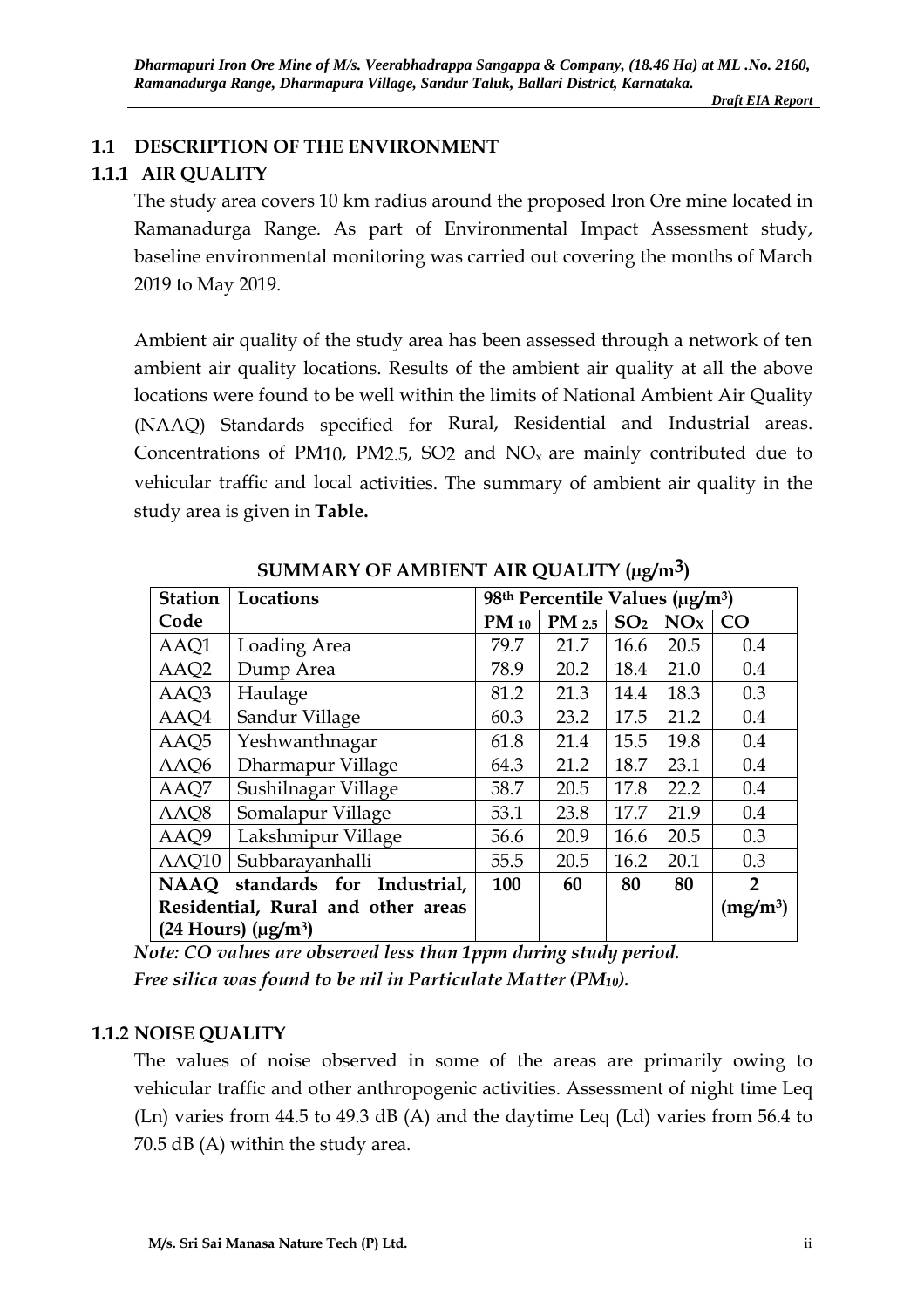#### **1.1.3 WATER QUALITY**

- $\triangleright$  It is observed that the pH of the ground water samples is in the range of 7.05 to 7.85, which shows that all samples are within the acceptable limits.
- $\triangleright$  Total dissolved solids were in the range between 500 -805 mg/l, which shows that one sample is within acceptable limit and remaining 5 samples are above acceptable limits but within the permissible limits.
- $\geq$  Total hardness of the ground water samples was in the range of 270 460 mg/l, all samples are above the acceptable limits but within the permissible limits.
- $\triangleright$  Chlorides concentration was found to vary between 56.88 -155.71 mg/l, all samples are within the acceptable limits.
- Fluorides concentration was found to vary between  $0.02$  -0.22 mg/l, which shows that all samples are within the acceptable limits.

# **1.1.4 SOIL QUALITY**

Physical characteristics of soil were characterized through specific parameters viz bulk density, porosity, pH, electrical conductivity and texture. Soil pH plays an important role in the availability of nutrients. Soil microbial activity as well as solubility of metal ions is also dependent on pH. In the study area, variations in the pH of the soil were found to be neutral (7.05 to 7.62). Electrical conductivity (EC) is a measure of the soluble salts and ionic activity in the soil. In the collected soil samples the conductivity ranged from 275 to 465 µs/cm.

# **1.2 ANTICIPATED ENVIRONMENTAL IMPACTS AND MITIGATION MEASURES**

## **1.2.1 AIR ENVIRONMENT**

The air borne particulate matter is the main air pollutant contributed by opencast mining. Predictions have been carried out for the worst-case scenario considering all the operations of the mine will be under simultaneous continuous operation of 24-hours for the proposed emissions. Overall scenario is given in **Table.** 

| S.<br>No. | Pollutant         | Maximum<br><b>Baseline</b><br>Concentration<br>$(\mu$ g/m <sup>3</sup> ) | Incremental<br><b>GLCs</b><br>$(\mu g/m^3)$ | Resultant<br>Concentration<br>$(\mu g/m^3)$ | Limit (Industrial,<br>Residential,<br>Rural and other<br>area) $(\mu g/m^3)$ |
|-----------|-------------------|--------------------------------------------------------------------------|---------------------------------------------|---------------------------------------------|------------------------------------------------------------------------------|
|           | $PM_{10}$         | 81.2                                                                     | 5.79                                        | 86.99                                       | 100                                                                          |
|           | PM <sub>2.5</sub> | 23.8                                                                     | 3.03                                        | 26.83                                       | 60                                                                           |

#### **OVERALL SCENARIO (µg/m<sup>3</sup>)**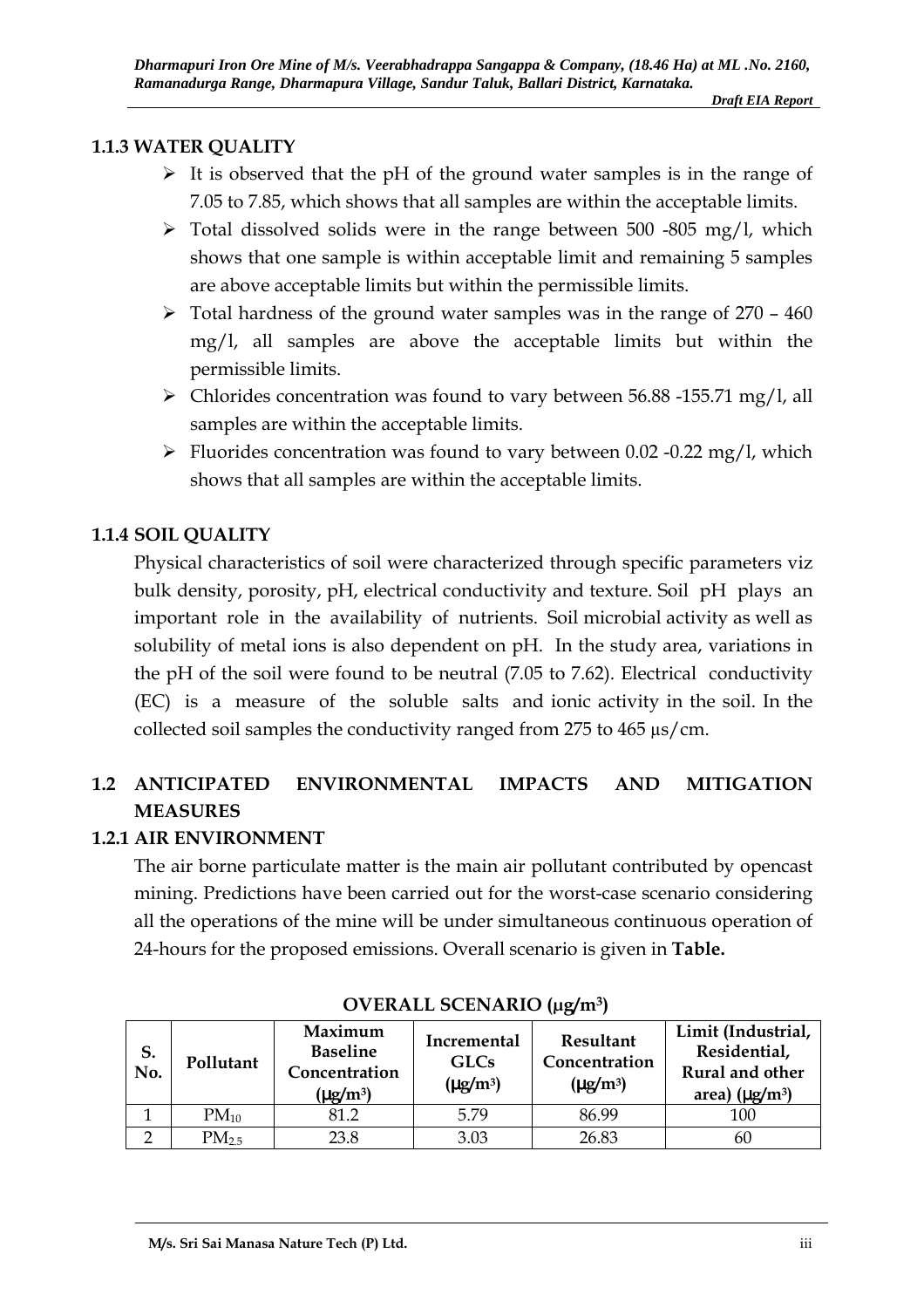# **1.2.1.1 AIR POLLUTION CONTROL MEASURES**

The following air pollution control measures will be implemented in the mine to control the impact of air pollution.

- $\triangleright$  Sharp drill bits will be used for drilling to reduce generation of dust and noise level.
- $\triangleright$  Drilling will be carried-out by conventional wet drilling method to prevent dust to get air borne.
- $\triangleright$  Rock breaker will be used for breaking over size boulders in order to reduce dust and noise generation, which otherwise generates due to secondary blasting.
- $\triangleright$  Controlled blasting and optimization of use of explosive energy will be done which helps in reducing the above emissions.
- $\triangleright$  All the vehicles that will be used for transportation i.e. trucks, tippers, and dumpers will be maintained regularly and checked for Pollution under Control.
- $\triangleright$  Water spraying will be done on mine haul roads and approach roads upto SH40.
- Greenbelt/thick plantation will be developed all along the haul roads and other places to arrest dust.
- $\triangleright$  Personal Protective Equipment's like dust mask, ear plugs will be provided to all employees working in the likely dusty and noise generating areas.
- Ambient Air Quality Monitoring will be conducted on regular basis to assess the quality of ambient air.
- $\triangleright$  Proper maintenance of vehicles and machinery will be done, which minimizes the generation of emissions.

## **1.2.2 NOISE ENVIRONMENT**

Noise levels in the proposed mine will be produced due to movement of vehicles for transportation of Iron Ore and Mining operations like Blasting and Drilling. But the pronounced effect of noise is felt only near the active working area. Since the proposed mine will adopt opencast fully mechanized method for mining, there will not be much impact on the surrounding villages due to the mining operations.

# **1.2.2.1 NOISE POLLUTION CONTROL MEASURES**

The following are the noise pollution control measures proposed in the mine.

- $\triangleright$  Drilling will be carried out with the help of sharp drill bits which will help in reducing noise.
- $\triangleright$  Controlled blasting will be done to minimize noise, ground vibration, fly rock and air overpressure.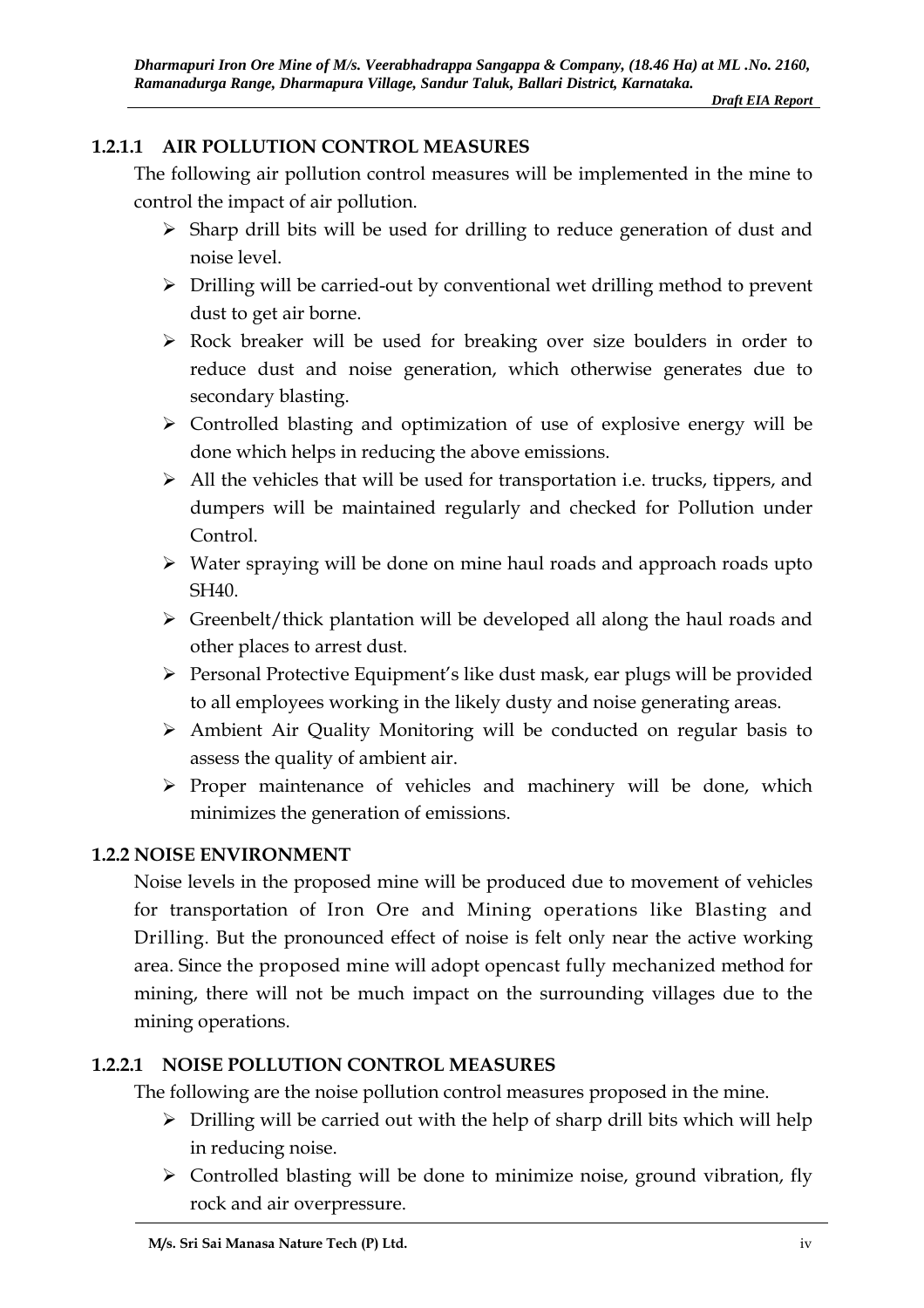- $\triangleright$  Proper maintenance, oiling and greasing of machines at regular intervals will be done to reduce generation of noise.
- $\triangleright$  Confining the noise generating sources.
- $\triangleright$  In order to reduce the effect of noise pollution, ear plugs/earmuffs will be provided to all employees.
- Greenbelt development along the safety barrier would minimize the adverse impacts likely to arise out of mining operations. In the proposed scheduled afforestation programme, adequate plantation will be done along the periphery of the mines area to attenuate noise.
- $\triangleright$  Periodical noise level monitoring will be done.

## **1.2.3 IMPACT DUE TO GROUND VIBRATIONS**

The proposed mine will adopt opencast fully mechanized method for mining with drilling and blasting. Hence, the impact on ground vibrations due to mining will be negligible.

#### **1.2.4 WATER ENVIRONMENT**

The total water requirement for the above operations will be 16  $\text{m}^3/\text{day}$  and will be met from bore well located adjacent to the mine.

Wastewater generation is mainly from domestic consumption and vehicle washing. Domestic Wastewater generated from the toilets will be treated in septic tank and sent to soak pit. There are no natural drainage channels within the site, except natural drainage pattern of mining lease area. The ground water table is available at a depth of 100m from the ground level. No seepage water is envisaged in the mine as no other mine pits exist above the present working level of subject mine. Hence there will not be much impact on the ground water table due to mining activities.

It is proposed to construct garland drains with sedimentation pits all along the mine pits to avoid erosion and sedimentation due to storm water. The de-silted water will be used for greenbelt development and dust suppression within the mine.

#### **1.2.5 LAND ENVIRONMENT**

The lease area is already broken up area so there is no requirement of removal and storage of top soil. Out of the total Iron Ore produced 29% of Intercalated waste (5,53,808 tons) will be generated during the plan period.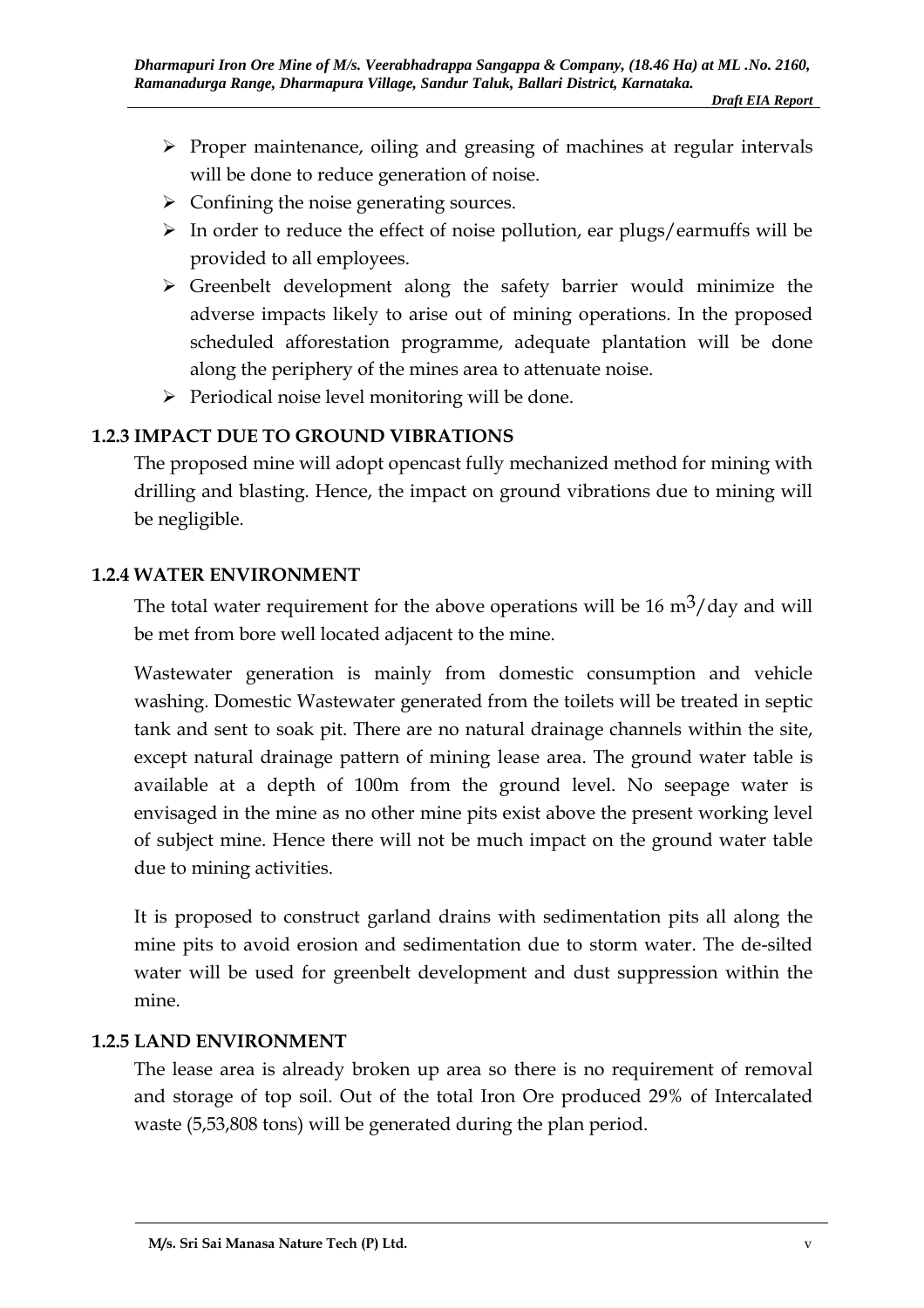The total mining area is18.46 Ha out of which, area under mining is 12.65 Ha, safety zone/greenbelt is 1.05 Ha. Land use pattern of present, at the end of the plan period and conceptual stage is given in **Table.** 

| S1.<br>N <sub>0</sub> | <b>Details</b>                     | Present<br>land use<br>(Ha) | At the end<br>of the plan<br>period (Ha) | Conceptual<br>Land use<br>Area (Ha) |
|-----------------------|------------------------------------|-----------------------------|------------------------------------------|-------------------------------------|
| 1                     | Area for mining                    | 12.30                       | 12.55                                    | 12.65                               |
| 2                     | Area for dumping                   | 4.43                        | 4.43                                     | 4.56                                |
| 3                     | <b>Engineering Measures</b>        | 0.20                        | 0.20                                     | 0.20                                |
| 4                     | Safety zone/Greenbelt (Plantation) | 1.05                        | 1.05                                     | 1.05                                |
| 5                     | Float worked out area              | 0.25                        | --                                       |                                     |
| 6                     | Virgin area / area untouched       | 0.23                        | 0.23                                     |                                     |
|                       | <b>Total Area</b>                  | 18.46                       | 18.46                                    | 18.46                               |

**LAND USE PATTERN AT THE MINE** 

#### **1.2.6 AFFORESTATION**

The mining lease area is in a Reserve Forest and Stage I Forest Clearance was obtained. Mining is proposed in already broken up area. Hence, no further loss to natural vegetation.

So far 29,000 agave and 920 other species were planted in an area of 1.36 Ha inside the lease area. 1,00,000 agave and 4,469 other species (Nerali, Honne, Kamara, Kagina, Bevu, Hatti, Gobbara, Semethangadi, Hala, Badami, etc.) were planted in an area of 1.30 Ha.(95 kgs seeds) outside the lease area. Survival rate is about 60%. Geo-Coir-matting of 1.192 Ha was done on inactive dump and maintained.

## **1.2.7 SOCIO ECONOMIC ENVIRONMENT**

The mine area does not cover any habitation. Hence, the mining activity does not involve any displacement of human settlement. No public buildings, places, monuments etc. exist within the lease area or in the vicinity. The mining operations will not disturb/relocate any village or need resettlement. Thus, no adverse impact is anticipated.

The mining activity can improve the economic status of the people around the mine area. Local people will get employment with the continued mining activities and infra-structural facilities will be developed. Hence there is possibility of positive impact on socio-economics of people living in the nearby villages.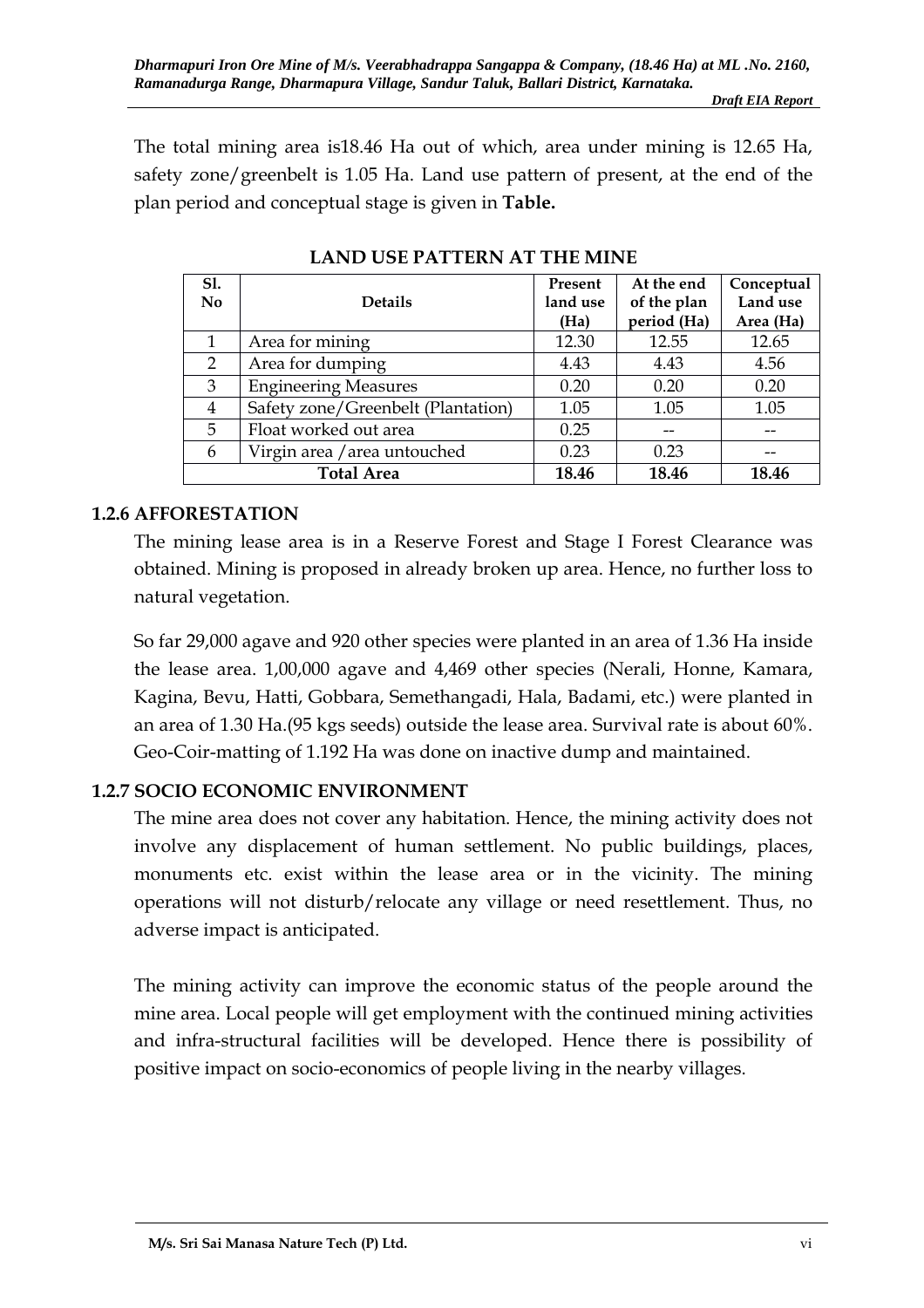## **1.3 ENVIRONMENTAL MONITORING PROGRAMME**

To evaluate the effectiveness of environmental management programme, regular monitoring of the important environment parameters will be taken up. The schedule, duration and parameters to be monitored are given in **Table.**

| <b>Attributes</b><br>Sampling                                                                                                                                                                                                                                   |                                                                                              |                                                                                                                  |                          | Measuremen                                              | <b>Test Procedure</b>                                                                                                                                                                                                                                                                                           |
|-----------------------------------------------------------------------------------------------------------------------------------------------------------------------------------------------------------------------------------------------------------------|----------------------------------------------------------------------------------------------|------------------------------------------------------------------------------------------------------------------|--------------------------|---------------------------------------------------------|-----------------------------------------------------------------------------------------------------------------------------------------------------------------------------------------------------------------------------------------------------------------------------------------------------------------|
|                                                                                                                                                                                                                                                                 | <b>Network</b>                                                                               |                                                                                                                  | Frequency                | t                                                       |                                                                                                                                                                                                                                                                                                                 |
|                                                                                                                                                                                                                                                                 |                                                                                              |                                                                                                                  |                          | Method                                                  |                                                                                                                                                                                                                                                                                                                 |
| A. Air Environment                                                                                                                                                                                                                                              |                                                                                              |                                                                                                                  |                          |                                                         |                                                                                                                                                                                                                                                                                                                 |
| Pollutants<br><b>PM10</b>                                                                                                                                                                                                                                       |                                                                                              | 10 locations<br>(3 locations within                                                                              | Alternate<br>weeks in a  | Gravimetric<br>method                                   |                                                                                                                                                                                                                                                                                                                 |
| PM2.5                                                                                                                                                                                                                                                           |                                                                                              | the mine site and 7<br>locations<br>in<br>the                                                                    | month<br>during          | Gravimetric<br>method                                   |                                                                                                                                                                                                                                                                                                                 |
| SO <sub>2</sub>                                                                                                                                                                                                                                                 |                                                                                              | project impact area<br>considering<br>upwind/downwin<br>d side / impact<br>zone)                                 | operation                | <b>EPA</b><br>Modified<br>West &<br>Geake<br>method     | Absorption in Potassium<br>Tetra Chloromercurate<br>Followed by Colorimetric<br>estimation<br>using<br>$P-$<br>Rosaniline hydrochloride<br>and Formaldehyde (IS:<br>5182 Part - II).                                                                                                                            |
| NO <sub>2</sub>                                                                                                                                                                                                                                                 |                                                                                              |                                                                                                                  |                          | Arsenite<br>modified<br>Jacob<br>&Hochheiser            | Absorption in dil. NaOH<br>then<br>estimated<br>and<br>colorimetrically<br>with<br>sulphanilamide and N (I-<br>Nepthyle)<br>Ethylene<br>diamine<br>Dihydrochloride<br>and<br>Hydrogen Peroxide<br>(CPCB Method).                                                                                                |
| <b>B. Water Environment</b>                                                                                                                                                                                                                                     |                                                                                              |                                                                                                                  |                          |                                                         |                                                                                                                                                                                                                                                                                                                 |
| pH,<br>Colour,<br>Taste,<br>Hardness,<br>hardness,<br>Magnesium<br>hardness,<br>Fluoride,<br>Nitrates, Alkalinity,<br>Iron,<br>Manganese,<br>Mercury, Cadmium,<br>Selenium, Arsenic,<br>Cyanide, Lead, Zinc,<br>Chromium,<br>Aluminum,<br>Phenolic<br>Compounds | Turbidity,<br>Odour,<br>TDS, Total<br>Calcium<br>Chloride,<br>Sulphate,<br>Copper,<br>Boron, | Ground<br>6<br>water<br>samples<br>and<br>$\overline{2}$<br>surface<br>water<br>samples within the<br>study area | in<br>Once<br>a<br>month | IS<br>As<br>per<br>10500-2012<br>IS<br>and<br>2296:1998 | Samples for water<br>quality should be<br>collected and analyzed as<br>per : IS : 2488 (Part 1-<br>5) methods for sampling<br>and testing of Industrial<br>effluents<br>Standard<br>methods for examination<br>of water and wastewater<br>analysis<br>published<br>by<br>American Public Health<br>Association. |

**MONITORING SCHEDULE FOR ENVIRONMENTAL PARAMETERS**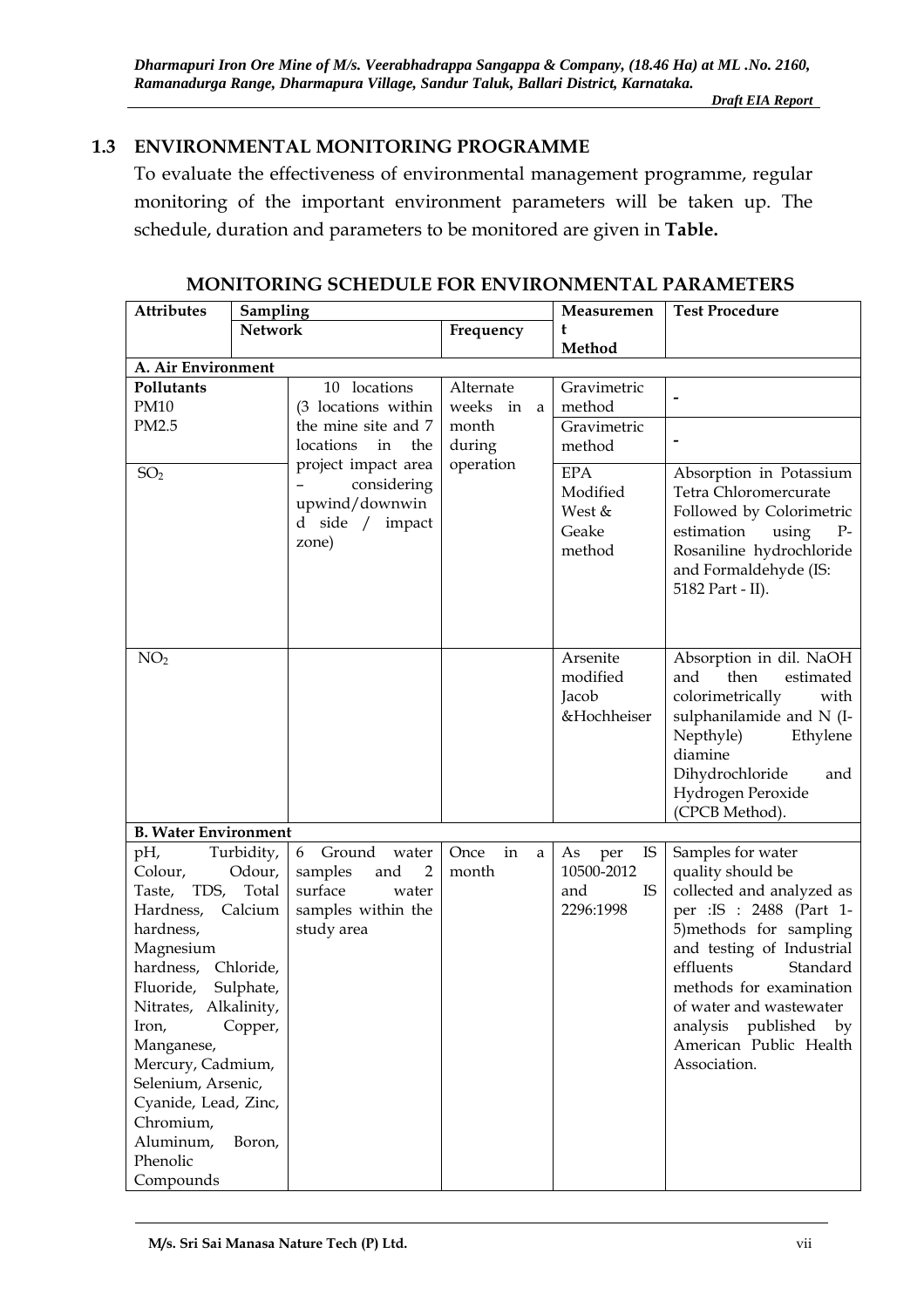| C. Noise           |                        |             |             |                    |
|--------------------|------------------------|-------------|-------------|--------------------|
| Noise levels at    | 7<br>locations<br>(1)  | Quarterly   | As per CPCB | As per CPCB norms  |
| Day & night time - | locations within the   | Half        | norms       |                    |
| Leq $dB(A)$        | mine site and 6        | Yearly      |             |                    |
|                    | locations<br>the<br>in |             |             |                    |
|                    | impact zone/study      |             |             |                    |
|                    | area)                  |             |             |                    |
| D. Soil            |                        |             |             |                    |
| pH, Bulk Density,  | 7 locations            | Yearly/half | As per USDA | As per USDA Method |
| Soil<br>texture,   | in the project         | yearly      | Method      |                    |
| Nitrogen,          | impact area/study      |             |             |                    |
| Available          | area                   |             |             |                    |
| Phosphorus,        |                        |             |             |                    |
| Potassium,         |                        |             |             |                    |
| Calcium,           |                        |             |             |                    |
| Magnesium,         |                        |             |             |                    |
| Sodium, Electrical |                        |             |             |                    |
| Conductivity,      |                        |             |             |                    |
| Organic Matter,    |                        |             |             |                    |
| Chloride           |                        |             |             |                    |

#### **1.3.1 LOCATIONS OF MONITORING STATIONS**

The location of the monitoring stations are selected on the basis of prevailing micro – meteorological conditions of the area like Wind direction & wind speed, Relative Humidity, Temperature. Seven AAQM stations are selected (including minimum 2 locations in upwind side, more sites in downwind side / impact zone) to assess ambient air quality of the area.

Noise level monitoring will be carried out on lease boundary & in high noise generating area within the lease. Water & soil monitoring locations will be decided on the basis of general slope of the area & drainage pattern. Locations for the post project monitoring are given in **Table.**

| S.             | Description                | Location                                       |
|----------------|----------------------------|------------------------------------------------|
| N <sub>0</sub> |                            |                                                |
| 1              | <b>Ambient Air Quality</b> | Mine site, Villages in downwind direction from |
|                |                            | the mine site                                  |
| $\overline{2}$ | Meteorological data        | Mine site                                      |
| 3              | <b>Noise</b><br>Level      | Mine Boundary, High noise generating areas     |
|                | Monitoring                 | within the Mine boundary                       |
| $\overline{4}$ | Water Level & Quality      | Nearby Surface & Ground water sources          |
| 5              | Soil Quality               | Nearby villages                                |

**POST PROJECT MONITORING LOCATIONS**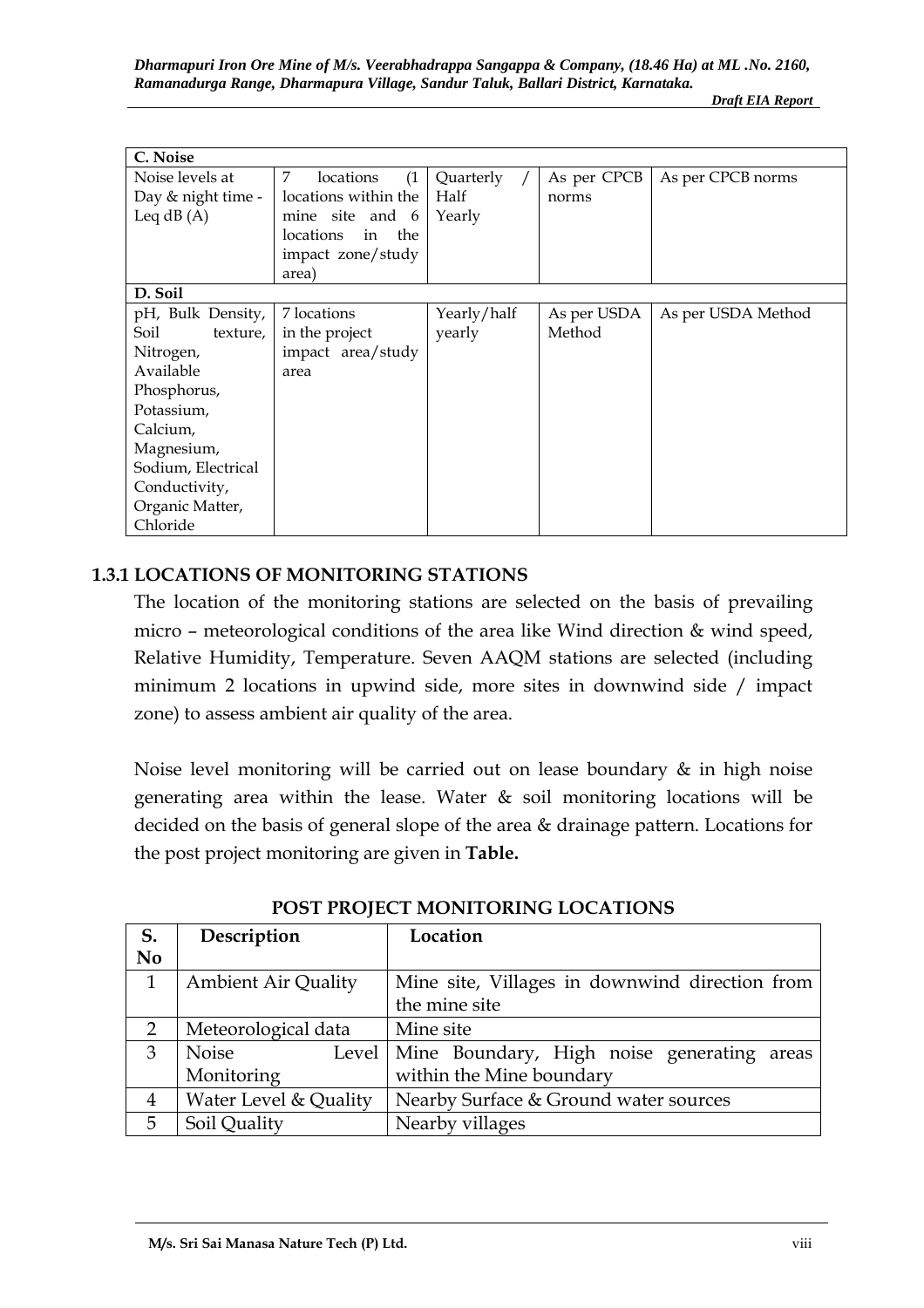# **1.4 ADDITIONAL STUDIES**

# **1.4.1 RISK ASSESSMENT**

The proposed mining is limited to a depth of 997 m RL to 916 m RL from the present pit level. The anticipated risks are mentioned below:

- $\triangleright$  Slope failures
- $\triangleright$  Falls from the edge of a bench
- $\triangleright$  Drilling operations
- $\triangleright$  Handling of explosives in future
- Dozer operation
- $\triangleright$  Excavator, loading equipment operation
- $\triangleright$  Hauling equipment
- $\triangleright$  Crusher and screening unit operation

Maintenance of proper bench geometry, observing safety precautions for transport, proper storage, safe handling and use of explosives and fuel etc., good maintenance of roads and transport units, fire prevention measures, good dump management, shall go a long way in preventing accidents / disasters.

No chemicals are used in mining operations or beneficiation process. Hence, there is no risk involved due to chemical spills.

## **1.5 PROJECT BENEFITS**

It is proposed to employ about 67 persons for carrying out mining operations and the lessee proposed to give preference to the local people in employment. In addition there will be indirect employment to many people in the form of contractual jobs, business opportunities, service facilities etc. this will enhance the economic status of the local people.

The impact of mining activity in the area will be positive on the socio- economic environment of the region. The employment directly and indirectly will be increased and better infrastructure and communication facilities will be provided.

M/s Veerabhadrappa Sangappa & Company would be required to initiate the following measures to minimize the possible negative impacts, as a consequence of proposed Iron Ore mining project Dharmapura Village, Sandur Taluk, Ballari District, on the surrounding socio-economic environment:

- $\triangleright$  Implemetation of adquate dust control measures to check air pollution.
- $\triangleright$  Organize monthly health camps in the area to check the incidence of any respiratory and other related disorders.
- Conduct Entrepreneurship Development Camps to nurture entrepreneurial talents among the local youth.